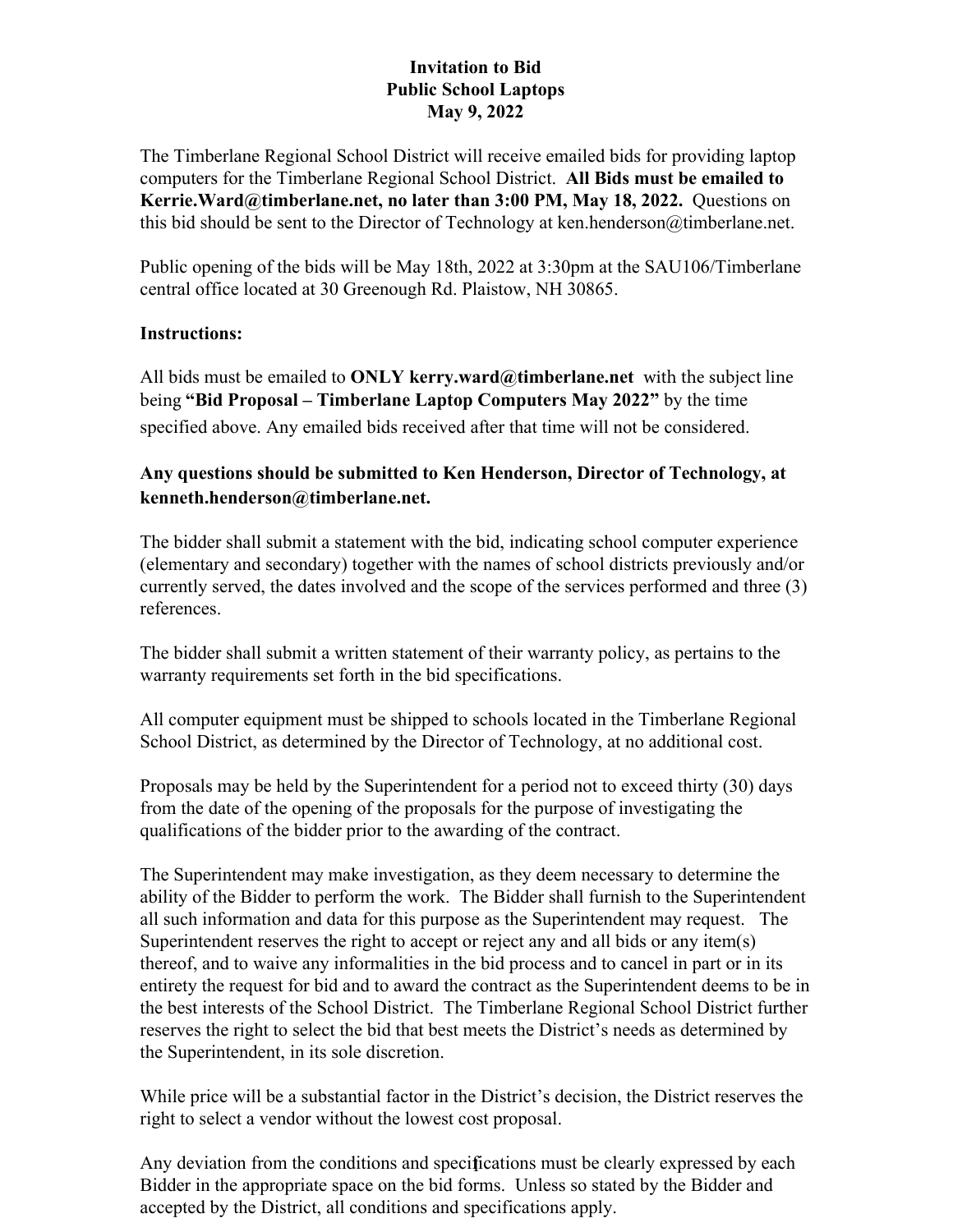Any fraudulent or inaccurate statements or willful concealment of relevant information by the Bidder are grounds for rejection of that bid and for the termination of any subsequent contract there from.

Bidders may not withdraw bids for thirty (60) days after bid opening.

The successful Bidder, hereinafter referred to as the contractor, shall be prepared to enter into a written contract with the Timberlane Regional School District within Thirty (30) days of written acceptance of the bid by the District.

#### **All equipment must be ordered and inventories secured asap after acceptance in order to be available for an arrival date of no later than June 20th, 2022.**

The following is quantity desired and the minimum specifications required for the Classroom Computer Equipment:

Qty Component

## **25 Lenovo G15 Gen2 Laptops**

Minimum Specs: Multi Core Processor (at least i5) 15.6 inch Display 8GB RAM System Memory Onboard HDMI Solid State Drive Wireless Dual Band 802.11AC/B/G/N Card **No operating system** - TRSD has licensed Windows OS we will apply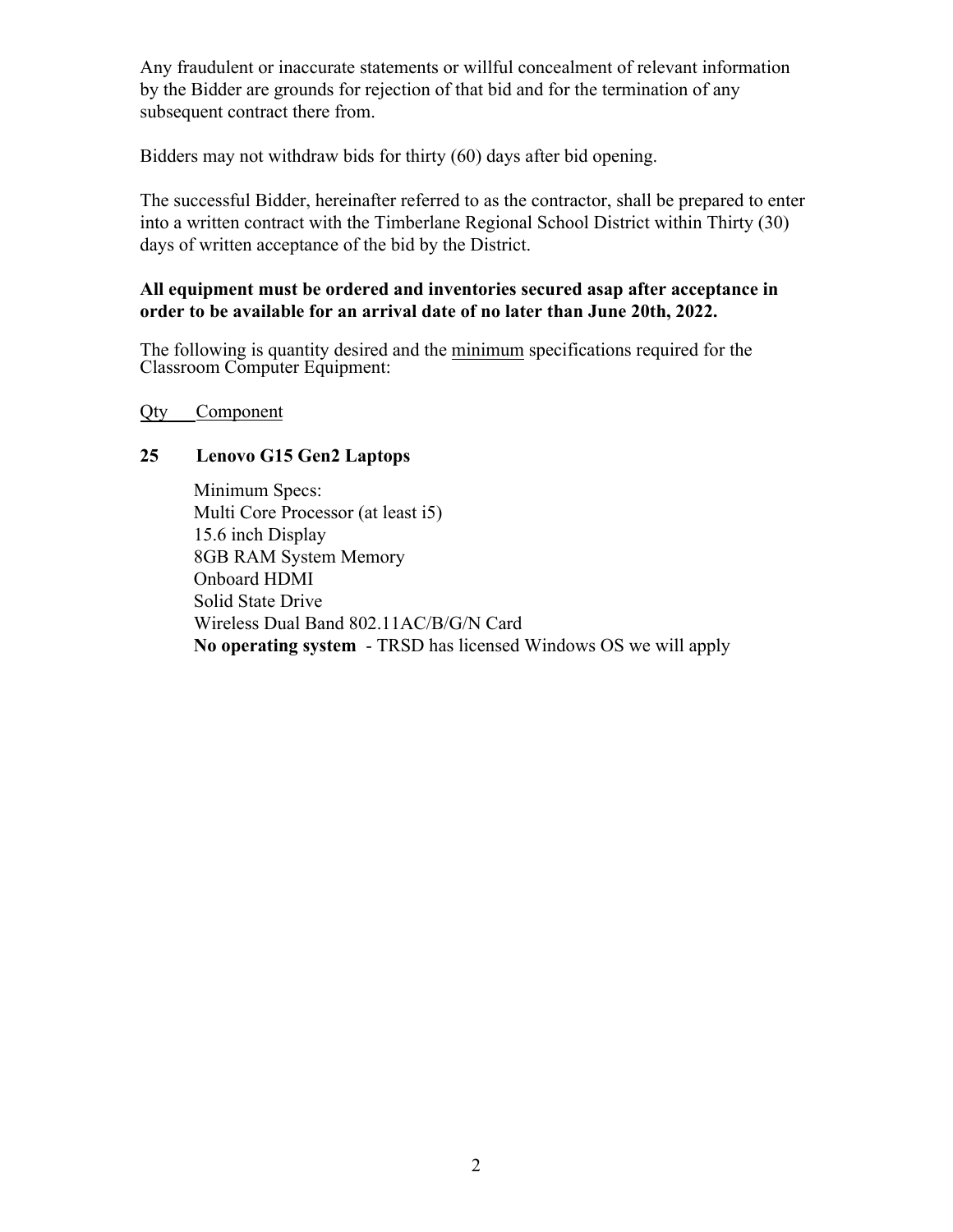# **Timberlane Regional School District Classroom Computer Equipment**

Bid Worksheet

Quantity Item Description Unit Cost Extended Cost